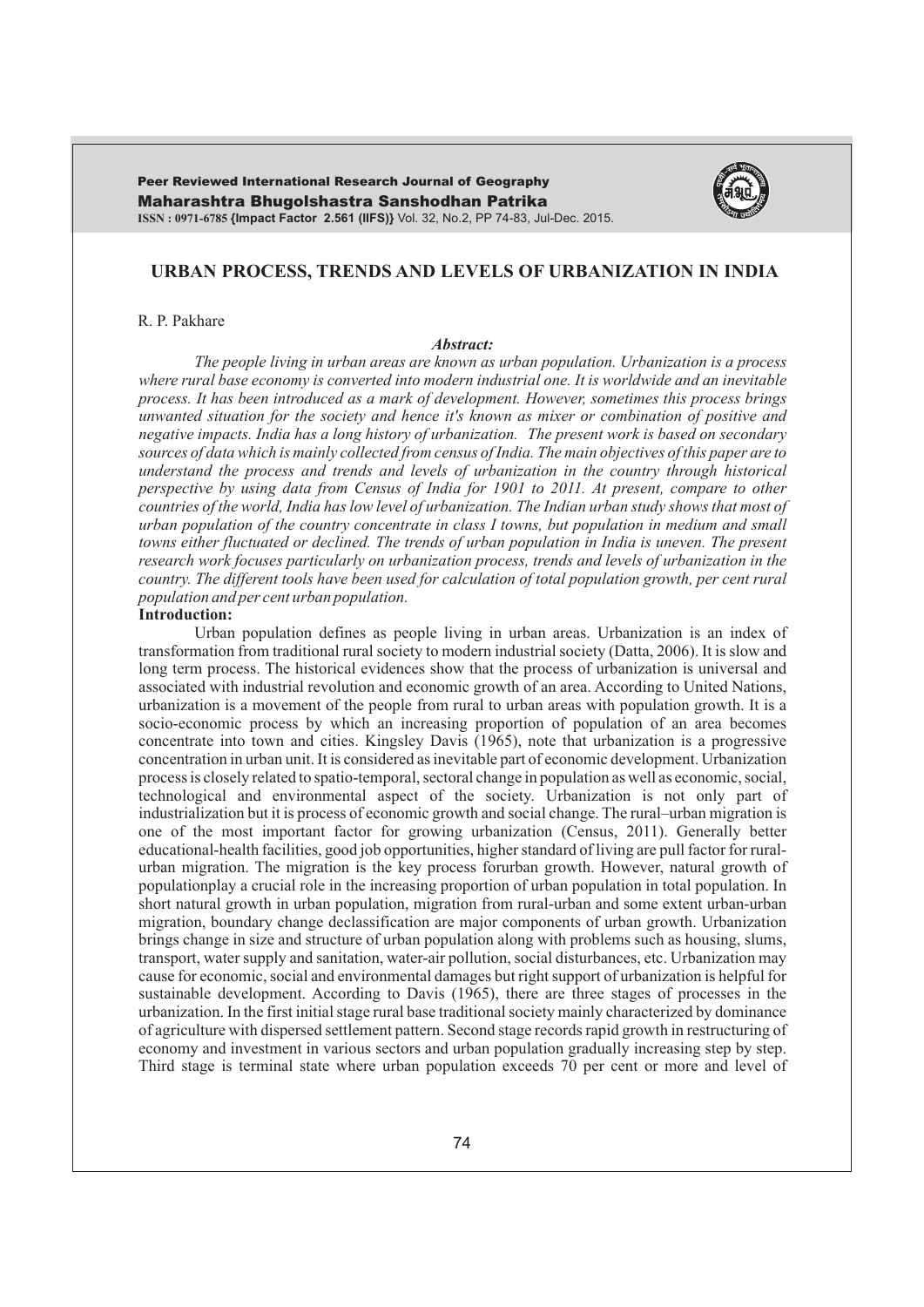urbanization is more or less constant. **Definition of Urban Areas:**

There is no standard definition of urban area; it is varying from country to country. It is important to note that India's urban definition is very broad-based and closely reflects levels of development. India's urban areas are defied on the basis of two criteria (Bhagat, 2011).

As per census of India-2011 towns are classified into two parts:

# **I) Statutory Towns:**

all the places which have a municipality, corporation, cantonment board or notified town area committee, etc. so declared by state law. It means that these towns are notified under government law by respective state or Union Territories.

### **II) Census Towns:**

places or settlements does not have an urban civic status but satisfies demographic and economic criteria like having minimum population of 5000 with at least 75 per cent male working population engaged in non-agricultural pursuits and density of population at least 400 persons per kilometers.

### **Urban Agglomeration:**

It is a continuous urban spread constituting a town and its adjoining urban Outgrowths (OGs) or two or more physical contiguous town together and any adjoining urban outgrowths of such towns. An outgrowths is a viable unit such as a village or hamlet and clearly identifiable in terms of its boundaries and location. An outgrowths includes railway colonies, university campus, military campus, port area, etc. that may came up near a statuary town or city.

# **Process of Urbanization in India with Historical Perspective:**

India is the second most populous country in the world after China. India's growing urbanization has a regional as well as world-wide impact. At present India is at an accelerate stage of process of urbanization. India has a long history of urbanization since ancient times, it dating back as far back as about five thousand years, when Indus Valley Civilization (3000-1700 BC) saw the birth of the earliest urban settlement in history of man. During this period, archaeological evidences reveal that the high level planning was existed in the cities of Indus Valley. The settlement had clearly demarked public-private area with an extensive and sophisticated drainage system. These are vague the earliest planned urban settlement on the world(Sanyal, Sanjeev). In India there were many well planned, big and beautiful cities in different parts of the country. According to an estimate the level of urbanization was higher in the part of  $17<sup>th</sup>$  century as comparison to late  $19<sup>th</sup>$  century. The cottage industries and tertiary activities development in medieval period played an important role in an emergence of number of cities and towns in the country. The damage of local industrial structure during colonialism gave indicative serious blow to the process of urbanization (Bhagat, 2011). During the colonial period, the population flows towards its key ports and administrative towns. The colonial policy of industrialization resulted in the concentration of units producing goods mostly for consumption within the few large cities (Kundu, 2011).In 1687-88 the first municipal corporation in India was set up at Madras (Chennai). In 1726, Municipal Corporation was set up in Bombay (Mumbai) and Calcutta (Kolkata). The first Indian Prime Minister Jawaharlal Nehru's deep commitment to modernity meant that he toyed with the idea of building a genuinely modern city that could act as a role model for modern urban dwellers. In the First Five Year Plan (1951-56), the government concentrated on institution-building and on construction of homes for government employees and the weaker sections of society. Third plan (1961-1966) was a turning point in urban planning history of India because towns and cities are considered as an important factor for regional development. The Fourth Plan (1969-74) stressed the need to prevent the further growth of population in large cities and the need for decongestion or dispersal of population. Housing and Urban Development Corporation (HUDCO)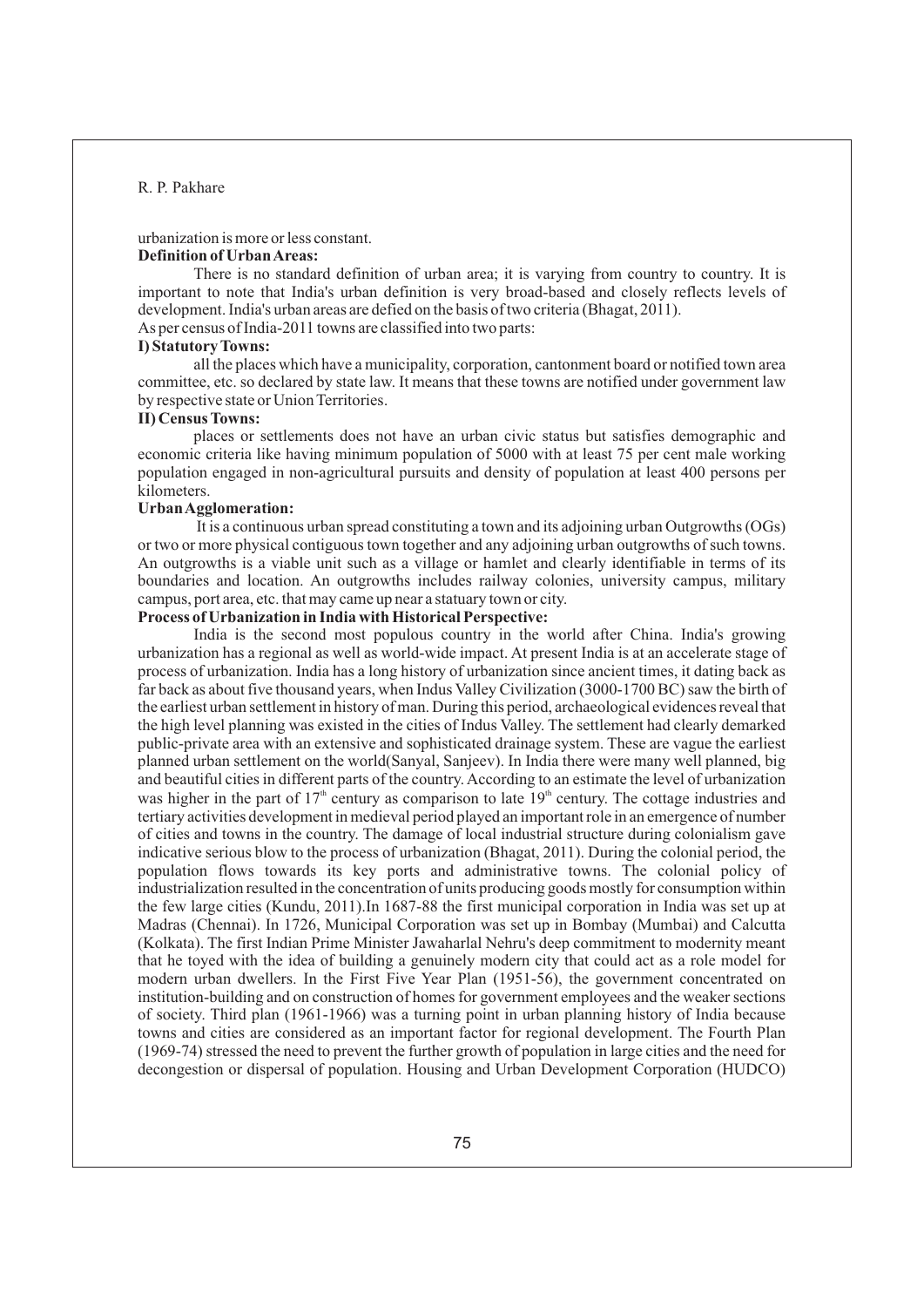was established for funding to housing and urban development programmes. During the fourth plan (1967-1974), regional study in respect of metropolitan region was started. The Fifth Plan (1974-79) reiterated the policies of the preceding Plans to promote smaller towns in new urban centers. In the 1976, Urban Land (Ceiling & Regulation) Act was enacted to prevent concentration of land holdings in urban areas and to make urban land available for construction of houses for the people those belongs to middle- and low-income groups. The sixth plan (1978-1983) stressed on the need to pay attention and develop small and medium size towns those having population less than one lakh. In the same period (1979) central government launched scheme of Integrated Development of Small and Medium Towns (IDSMT).The Seventh Plan (1985-90) stressed the need to entrust the major responsibility of housing construction to the private sector. The Seventh Plan clearly recognized the problems of the urban poor and for the first time an Urban Poverty Alleviation Scheme known as Urban Basic Services for the Poor (UBSP) was launched. The national commission on urbanization submitted its report and  $65<sup>th</sup>$  constitutional amendment was introduced in Lok Sabha in 1989. The Eighth Plan (1992-97) gave weightage to the role and importance of the urban sector for the national economy. While the growth rate of employment in the urban areas averaged around 3.8% per annum. This was first attempt to give urban local bodies a constitutional status with three tire federal structure and finally passed in 1992 as 74 constitutional amendment act and came into force1993. During 1993- 94 the Mega city scheme was introduced which covers Mumbai, Delhi, Kolkata, Bangalore and Hyderabad cities. IDSMT scheme was revamped through it infrastructure development programs for boosting employment generation for diversion of migration from big cities to small and medium cities. In August, 1996, the Central Government guidelines entitled 'Urban Development Plans Formulation and Implementation (UDPFI) were circulated to all State Governments for adoption. Ninth plan continued and give importance to decentralization and financial autonomy of urban local bodies. The urban self-employment and urban wage employment programme was introduced for targeting to reduce urban poverty and generate employments. This unique programme was started in 1997 known as Swarna Jayanti Shastri Rozgar Yojana and revamp in 2013 as National Urban Livelihood Mission (NULM). During the  $11<sup>th</sup>$  plan (2007-2012) changes were introduced with the help of increasing efficiency and productivity of cities using modern technology for rapid growth in urbanization and as a result, Jawaharlal Nehru National Urban Renewal Mission(JNNURM) came into existence in 2005. According to the High Powered Expert Committee (HPEC) appointed by the Ministry of Urban Development, which gave its recommendations to the Government in the year 2011, there is a requirement of investment in urban infrastructure. This programme (JNNURM) was continued till 2012 but it has been extended and covering more number of cities. This programme mainly focused on status of urban poor in the form of housing, water supply, sanitation, urban transport, roar network, etc. **Basic and Important Features ofIndian Urbanization:**

Natural urban population growth, growth of industrialization, growth in statutory and census towns, rural-urban migration, expansion in government services, infrastructural facilities in the urban centers, growth in private sector, history and trend of urbanization etc. give characterized features to India urbanization.

(1) History of Indian urbanization is quite old in the Indus Valley Civilization (3000-1700 BC).

(2) During ancient and medieval periods, urbanization is closely related to administration places, capitals and trading centers.

(3) During colonel period India recorded accelerated rate in urbanization due to industrialization. (4) From the beginning urbanization in India related to the particular themes for example 1901-1911 famine and plague, 1911-1921 influenza, 1951-1961 planned development, 1991-2001faster growth in number of million cities, etc.

(5) The nature of Indian urbanization is subsistence; the rural-urban migration is mainly happen for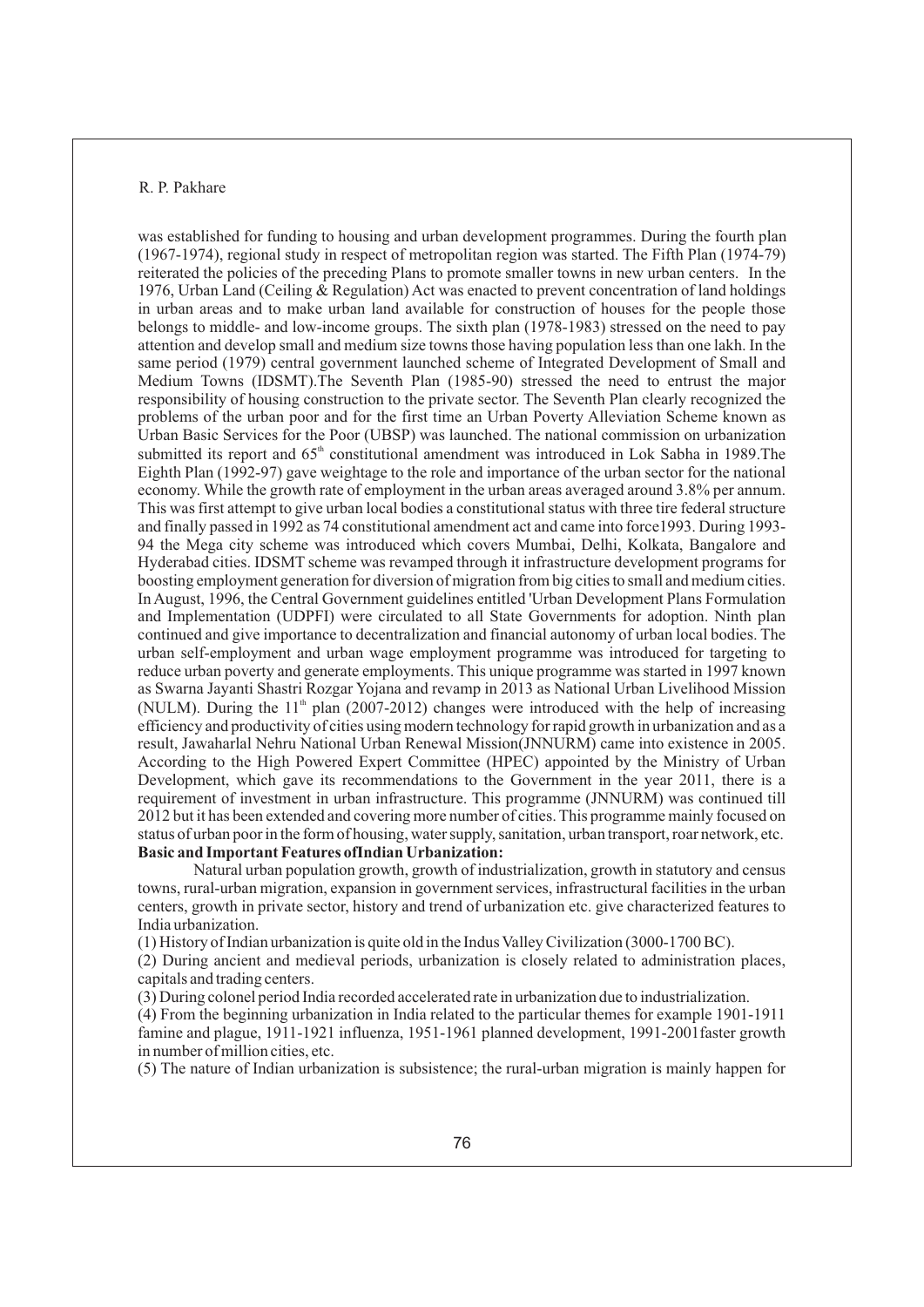employment. The people don't think about balanced diet, better housing facilities, they may consume low quality food and living in general condition but they stay in urban areas for the job. This condition adversely affected on quality of urban life, particularly class I cities and metropolitan cities. There are number of slums emerges and extends in the cities.

(7) The more urban population is concentrated in big cities of India on the other hand medium and small towns slashed their proportion in total urban population.

(8) The urban system of India is not spatially and functionally integrated because of break and imbalance in urban hierarchy.

(9) The growth of Indian towns mainly based on tertiary than the secondary sector.

10) The southern states highly urbanized than Northern India because of historical, socio-cultural, educational factor and availability of resources.

#### **Objectives:**

Keeping in the view, urbanization is a worldwide and an inevitable process; the main objectives of the research paper are as follows:

1. To understand the processes of urbanization with historical perspective.

2. To study the levels and trends of urbanization in India by using data from 1901- 2011 census.

### **Database And Methodlogy:**

The present work is based on secondary sources data which mainly collected from census of India. However, the urbanization data published in various reports like UN's World Urbanization Report, India's Urban Ministry report have been used. Some literature and data regarding urban population have been collected from Books, study reports, journals, newspaper articles, conference proceeding and internet. The research papers of various scholars are also referred. The following tools have been used for different analysis performed in this research study. The degree of urbanization,decadal change in total, urban and rural population, urban-rural ratio have been calculated by using the following formulas:

## **Per cent Urban Population (PUR):= (UP/TP)\*100** Where, UP= Urban Population of the respective Census Year  $TP = Total population of the respective Census Year$ **Per cent Rural Population (PRP):= (RP/TP)\*100** Where, RP= Rural Population of the respective Census Year  $TP = Total Population of the respective Census Year$ **Urban-Rural Ratio: (URR) = (UP/RP)\*100** Where,  $UP = Urban Population of the respective Census Year$  $RP =$  Rural Population of the respective Census Year Decadal Growth Rate of Population by residence calculated by using following formula **Decadal Growth in Total Population: = P2-P1/P1\*100 Where:** P2: Population of lateral Census P1: Population of Previous Census **Decadal Growth in Urban Population: = UP2-UP1/ UP1\*100**  Where: UP2: Total Urban Population of lateral Census UP1: Total Urban Population of Previous Census **Decadal Growth in Rural Population: RP2-RP1/ RP1\*100 Where:**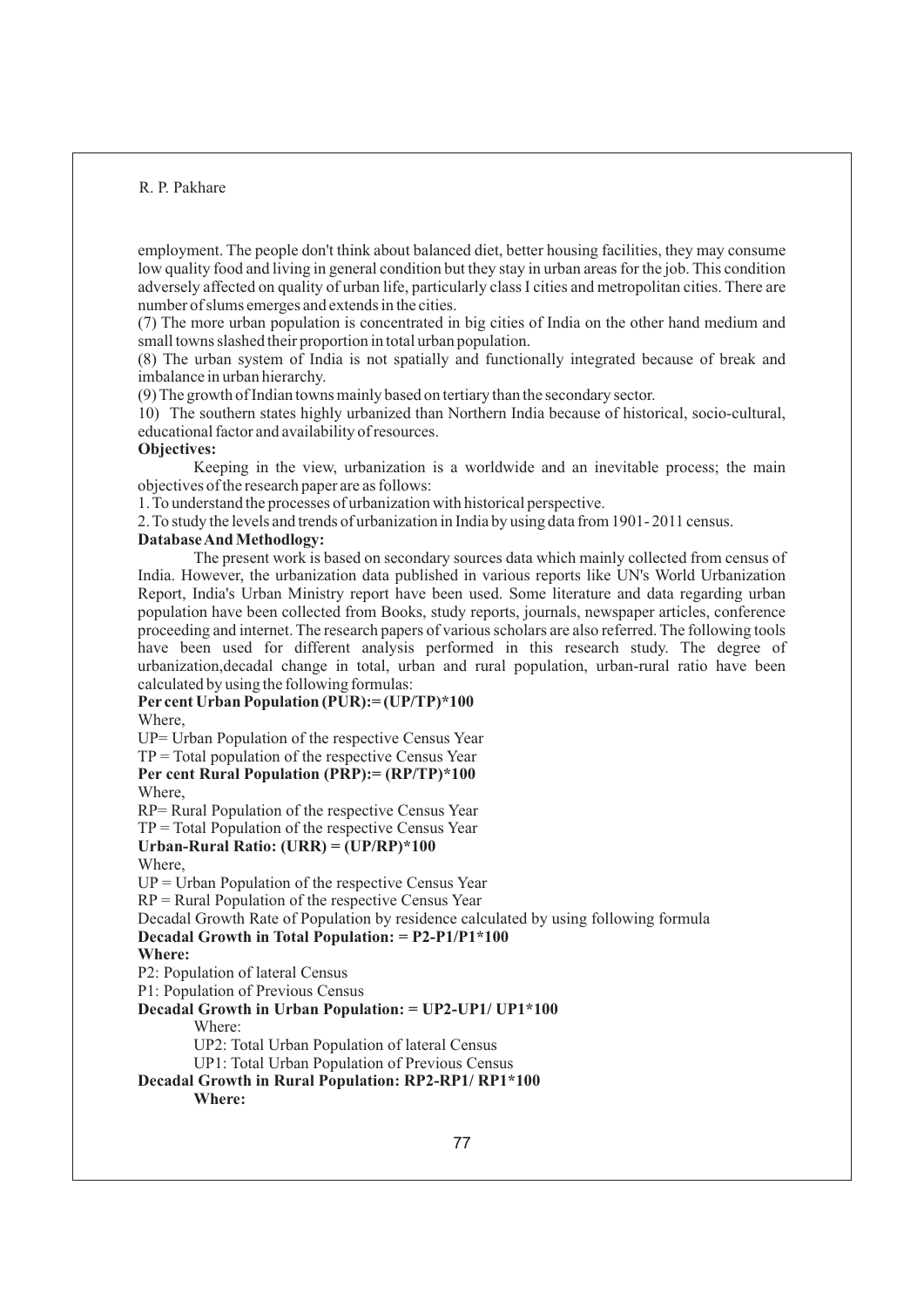RP2: Decadal Growth in lateral Census Rural Population

RP1: Decadal Growth in Previous Census Rural Population of = RP2-RP1/ RP1\*100 **World Urbanization:** 

The urbanization has been increased at a rapid rate.However, the process of urbanization has moved rapidly in the entire world since 1800 (Davis Kingsley, 1955). At present (2010) more than 50 per cent (52 %) world population is living in urban areas. The developed countries have higher urbanization than developing and under developing countries (United Nations Report, 2014). No doubt urbanization is worldwide processes but level of urbanization is varying from region to region. The comprehensive urban growth may play a crucial role in sustainable development. The demographic change, level and trends of urbanization is an important elements to urban planner, government policy makers for appropriate urban planning. Therefore, the present work is an attempt to study level, trend and patterns of urbanization in India during 1901 to 2011.

### **Urbanization in India:**

The level of urbanization in India, explained in terms of percentage of urban population to the total population. The level of urbanization in the country is still relatively low. The process of urbanization in the country is interlinking with industrialization. The states those are highly industrialized and more economically advanced have high proportion of urban population. The highly urbanized status namely, Maharashtra, Gujarat, Tamil Nadu and Karnataka are important examples of this experience. Urbanization is the most significant phenomenon of 20th century which affects all aspects of Indian life. The number of total population has increased from 238,396,327 in 1901 to 1,210,193,422 in 2011. As per 1921 (251,321,213 persons) census India has recorded negative change in total number of population (252,093,390 persons in 1911) but increase number of population residing in urban areas from25,941,633 in 1911 to 28,086,167 in 1921.The population residing in urban areas has increased from 25,851,873 in 1901 to 62,443,709 in 1951. It means that the growth in urban population was only 36 million (36,591,836) in 50 years. But the absolute increase during the next three decades during 1951-1981 was about 94 million (97,018,838).During period 1981-2011, urban population increased about 217 million (217,643,213). The number of agglomeration increased 1827 (1901) to 7935 as per census 2011. The number of million plus cities has increased from5 in 1951 to 23 in 1991, 35 in 2001and 53 in 2011.During the period 1901-1911 total population increased from 238,396,327 to 252,093,390 and urban population also increased from 25,851,873 to 25,941,633 but per cent of urban population was decreased from 10.84 to 10.29 (0.55 per cent) due to growth in rural residing from 89.16 to 89.71. It was first negative change in urban population in Indian urbanization history (1901-2011). Up to 1931 urbanization in India was remained near about the same, up 11 to 12 per cent. Table 1, shows that first high growth of urban population (about 2 per cent) for 1931, 1941 census. For census 1941 and 1951 the urban population growth was 3.43 per cent. The Poor growth in urbanization was found between 1921, 1931 (0.81 per cent) and 1951, 1961 (0.68 per cent) census. In urban history of India, first time more than five per cent (5.1 %) urban growth was observed between 1971 and 1981 census. In short, urbanization growth in India is uneven.Table, 2 shows decadal change (absolute and per cent) in total population, urban and rural population. For 1911, 1921 census there is a minus change recorded in total population, per cent of total population, absolute rural population and per cent of rural population.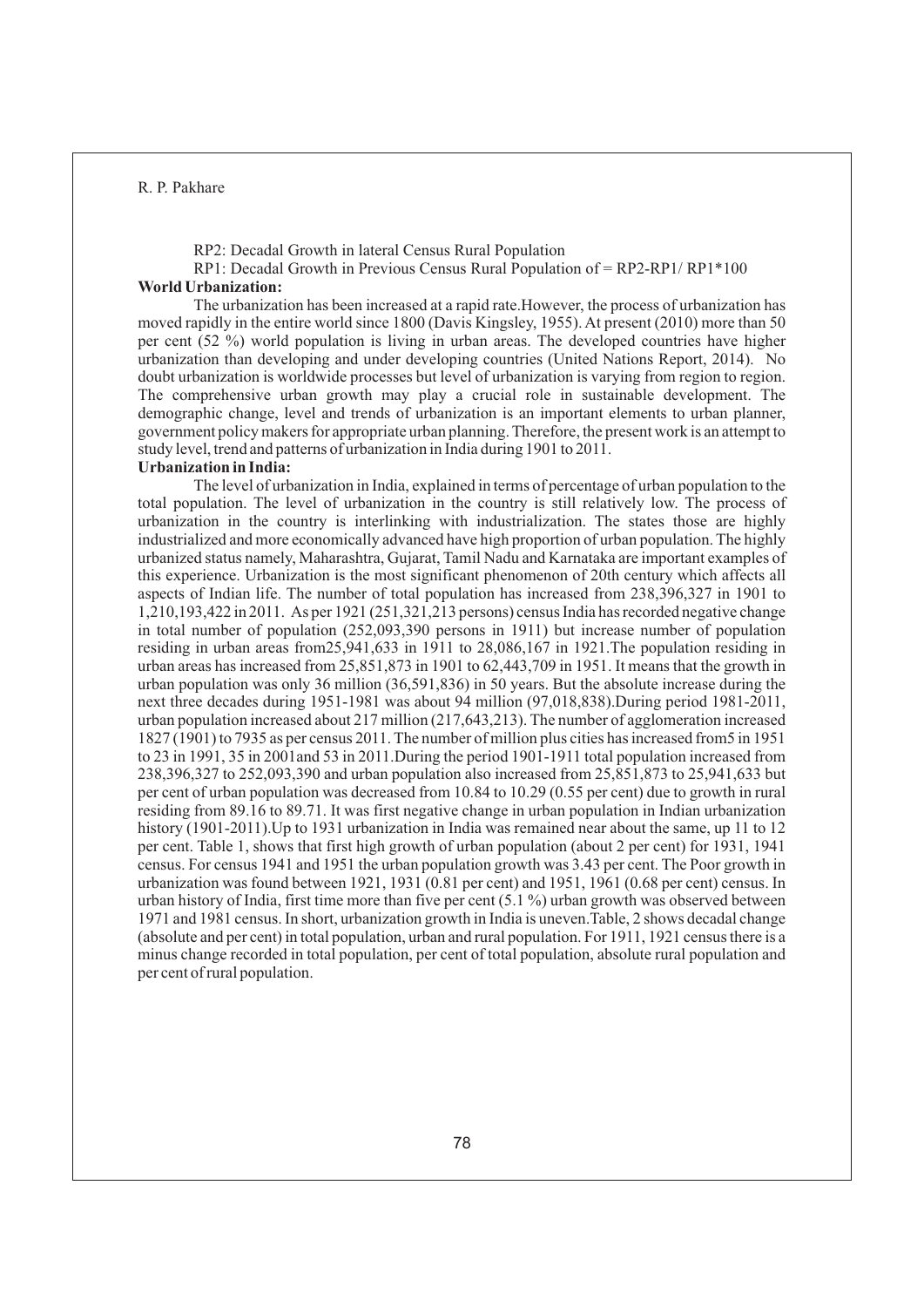| Census | Total      | Urban      | Per cent of Urban | Rural      | Per cent of Rural |  |
|--------|------------|------------|-------------------|------------|-------------------|--|
|        | Population | Population | Pop ulation       | Population | Population        |  |
| 1901   | 238396327  | 25851873   | 10.84             | 212544454  | 89.16             |  |
| 1911   | 252093390  | 25941633   | 10.29             | 226151757  | 89.71             |  |
| 1921   | 251321213  | 28086167   | 11.18             | 223235046  | 88.82             |  |
| 1931   | 278977238  | 33455989   | 11.99             | 245521249  | 88.01             |  |
| 1941   | 31866058 0 | 44153297   | 13.86             | 274507283  | 86.14             |  |
| 1951   | 361088090  | 62443709   | 17.29             | 298644381  | 82.71             |  |
| 1961   | 439234771  | 78936603   | 17.97             | 360298168  | 82.03             |  |
| 1971   | 598159652  | 109113977  | 18.24             | 489045675  | 81.76             |  |
| 1981   | 683329097  | 159462547  | 23.34             | 523866550  | 76.66             |  |
| 1991   | 844324222  | 217177625  | 25.72             | 627146597  | 74.28             |  |
| 2001   | 1027015247 | 285354954  | 27.78             | 741660293  | 72.22             |  |
| 2011   | 1210193422 | 377105760  | 31.16             | 833087662  | 68.84             |  |

# **Table: 1 India: Proportion of Rural and Urban Population to Total Population, 1901-2011**

Sources: Census of India

There is no negative change was seen in decadal absolute urban population and per cent of urban population. The highest decadal change in total population (24.80 per cent) was recorded for 1961 and 1971 whereas the highest decadal change in urban population (46.14 per cent) was recorded for 1971 and 1981census.

| <b>Census</b> | <b>Difference</b><br><b>Between</b><br>Two | <b>Decadal</b><br>Change in<br>Total | <b>Decadal</b><br>Change in<br><b>Absolute</b> | <b>Decadal</b><br>Change in<br>Urban | <b>Decadal</b><br>Change in<br><b>Absolute</b> | <b>Decadal</b><br>Chang e in<br>Rural |
|---------------|--------------------------------------------|--------------------------------------|------------------------------------------------|--------------------------------------|------------------------------------------------|---------------------------------------|
|               | <b>Census</b>                              | Population                           | Urban                                          | Population                           | Rural                                          | Population                            |
|               |                                            | (Per cent)                           | Population                                     | (Per cent)                           | Population                                     | (Per cent)                            |
| 1901-1911     | 13697063                                   | 05.75                                | 89760                                          | 00.35                                | 13607303                                       | 06.40                                 |
| 1911-1921     | $-772177$                                  | $(-0.31)$                            | 2144534                                        | 08.27                                | $(-2916711)$                                   | $(-1.29)$                             |
| 1921-1931     | 27656025                                   | 11.00                                | 5369822                                        | 19.12                                | 22286203                                       | 09.98                                 |
| 1931-1941     | 39683342                                   | 14.22                                | 10697308                                       | 31.97                                | 28986034                                       | 11.81                                 |
| 1941-1951     | 42427510                                   | 13.31                                | 18290412                                       | 41.43                                | 24137098                                       | 08.79                                 |
| 1951-1961     | 78146681                                   | 21.64                                | 16492894                                       | 26.41                                | 61653787                                       | 20.64                                 |
| 1961-1971     | 108924881                                  | 24.80                                | 30177374                                       | 38.23                                | 128747507                                      | 35.73                                 |
| 1971-1981     | 135169445                                  | 24.66                                | 50348570                                       | 46.14                                | 34820875                                       | 07.12                                 |
| 1981-1991     | 163091942                                  | 23.87                                | 57715078                                       | 36.19                                | 103280047                                      | 19.71                                 |
| 1991-2001     | 182316397                                  | 21.54                                | 68177329                                       | 31.39                                | 114513696                                      | 18.26                                 |
| 2001 2011     | 181455986                                  | 17.64                                | 91750806                                       | 32.15                                | 91427369                                       | 12.33                                 |

Source: Census of India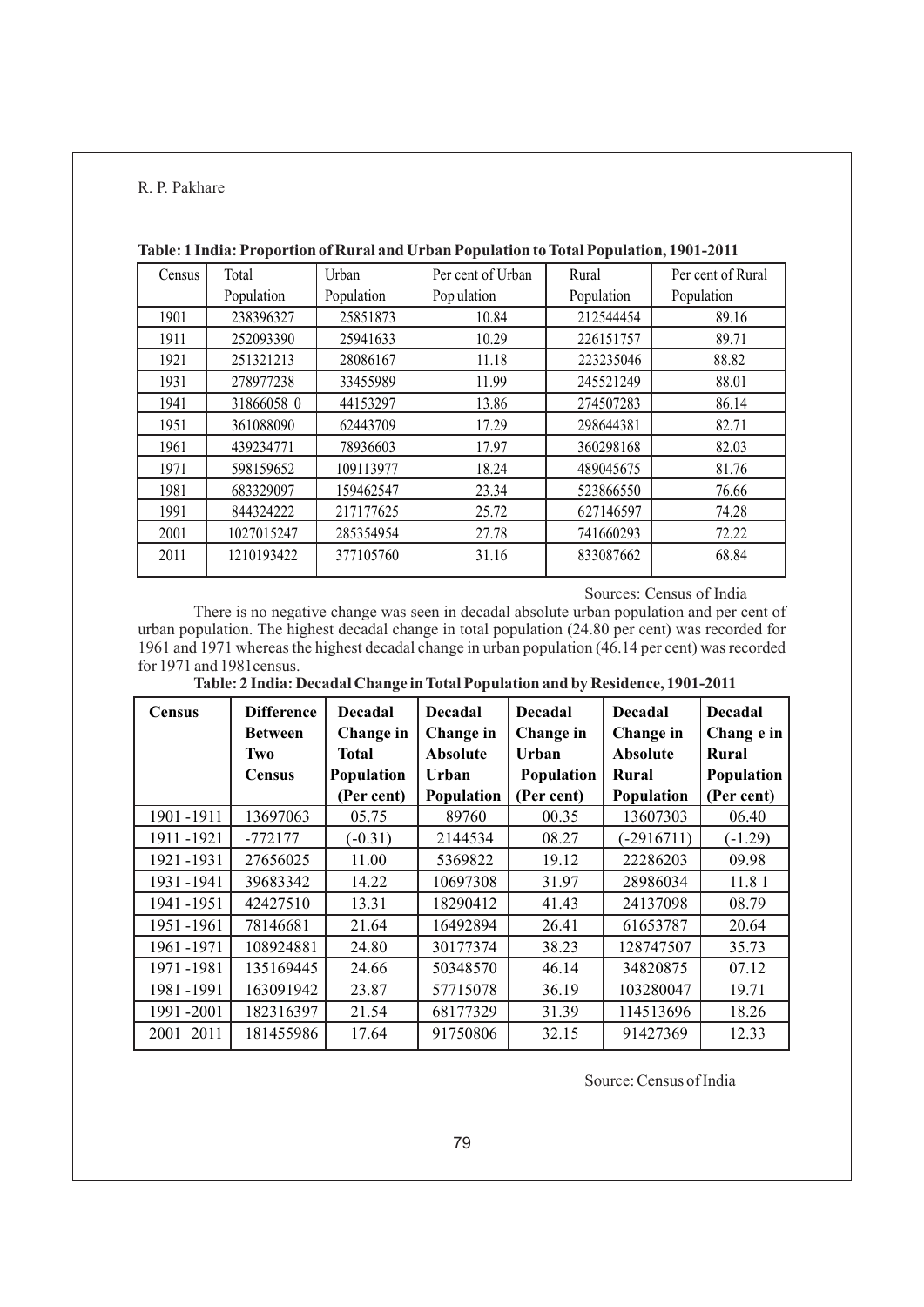| State/UT               |                    | Census            |                    | Difference between   | Previous and Lateral Census |
|------------------------|--------------------|-------------------|--------------------|----------------------|-----------------------------|
|                        | 1991               | 2001              | 2011               | 1991-2001            | 2001-2011                   |
| <b>INDIA</b>           | 25.73              | 27.81             | 31.16              | 2.08                 | 3.35                        |
| Jammu and Kashmir      | 23.83              | 24.81             | 27.21              | 0.98                 | 2.4                         |
| Himachal Pradesh       | 08.69              | 9.8               | 10.04              | 1.11                 | 0.24                        |
| Punjab                 | 29.55              | 33.92             | 37.49              | 4.37                 | 3.57                        |
| Chandigarh             | 89.55              | 89.77             | 97.25              | 0.08                 | 7.48                        |
| Uttrakhand             |                    | 25.67             | 30.55              | .                    | 4.88                        |
| Haryana                | 24.63              | 28.92             | 34.79              | 4.29                 | 5.87                        |
| Delhi                  | 89.93              | 93.18             | 97.50              | 3.25                 | 4.32                        |
| Rajasthan              | 22.88              | 23.39             | 24.89              | 0.51                 | 1.5                         |
| <b>Utter Pradesh</b>   | 19.84              | 20.78             | 22.28              | 0.94                 | 1.5                         |
| <b>Bihar</b>           | 13.14              | 10.46             | 11.30              | $(-2.68)$            | 0.84                        |
| Sikkim                 | 9.10               | 11.07             | 24.97              | 1.97                 | 13.9                        |
| Arunachal Pradesh      | 12.80              | 20.75             | 22.67              | 7.95                 | 1.92                        |
| Andaman and Nicobar    | 26.71              | 32.63             | 35.67              | 5.92                 | 3.04                        |
| Nagaland               | 17.21              | 17.23             | 28.97              | 0.02                 | 11.74                       |
| Manipur                | $\overline{27.52}$ | 25.11             | 30.21              | $\overline{(-2.41)}$ | $\overline{5.1}$            |
| Mizoram                | 46.10              | 49.63             | $\overline{51.51}$ | 3.53                 | 1.88                        |
| Tripura                | 15.30              | 17.06             | 26.18              | 1.76                 | 9.12                        |
| Meghalaya              | 18.6               | 19.58             | 20.08              | 0.98                 | 0.50                        |
| Assam                  | 11.10              | 12.9              | 14.08              | 1.8                  | 1.18                        |
| <b>West Bengal</b>     | 27.48              | 27.97             | 31.89              | 0.49                 | 3.92                        |
| Jharkhand              | .                  | 22.24             | 24.05              | .                    | 1.81                        |
| Orissa                 | 13.38              | 17.99             | 16.68              | 1.61                 | 1.69                        |
| Chhattisgarh           | .                  | 20.09             | 23.24              | .                    | 3.15                        |
| Madhya Pradesh         | 23.80              | 26.46             | 27.63              | 2.66                 | 1.17                        |
| Gujarat                | 34.49              | 37.36             | 42.58              | 2.87                 | $\overline{5.22}$           |
| Daman and Diu          | 46.80              | 36.25             | 75.16              | $(-10.55)$           | 38.91                       |
| Dadra and Nagar Haveli | 8.47               | 22.89             | 46.62              | 14.42                | 23.73                       |
| Maharashtra            | 38.69              | 42.43             | 45.23              | 3.74                 | 2.8                         |
| Andhra Pradesh         | 26.89              | $\overline{27.3}$ | 33.49              | 0.41                 | 6.19                        |
| Karnataka              | 30.92              | 33.99             | 38.57              | 3.07                 | 4.58                        |
| Goa                    | 41.01              | 49.76             | 62.17              | 8.75                 | 12.41                       |
| Lakshadweep            | 56.31              | 44.46             | 78.08              | $-11.85$             | 33.62                       |
| Kerala                 | 26.39              | 25.96             | 47.72              | $-0.43$              | 21.76                       |
| Tamil Nadu             | 34.15              | 44.04             | 48.45              | 9.89                 | 4.41                        |
| Pondicherry            | 64.00              | 66.57             | 68.31              | 2.57                 | 1.74                        |

### **Table: 3 Level of Urbanization in India, 1991-2011**

### Source: Census of India

All Union Territories are highly urbanized except Dadra and Nagar Haveli and Andaman and Nicobar Islands.The Degree of urbanization is high in southern, western and north-eastern states whereas low urbanization level is found in northern and central states. During the period 1991-2001 population growth rate was 21.5 per cent whereas rural and urban population growth rate was 18.1 per cent and 31.5 per cent respectively. But in the next decade 2001-2011, total population growth and rural population growth was declined but urban population growth was increased. For the first time since Independence, the absolute increase in population was more in urban areas that in rural areas.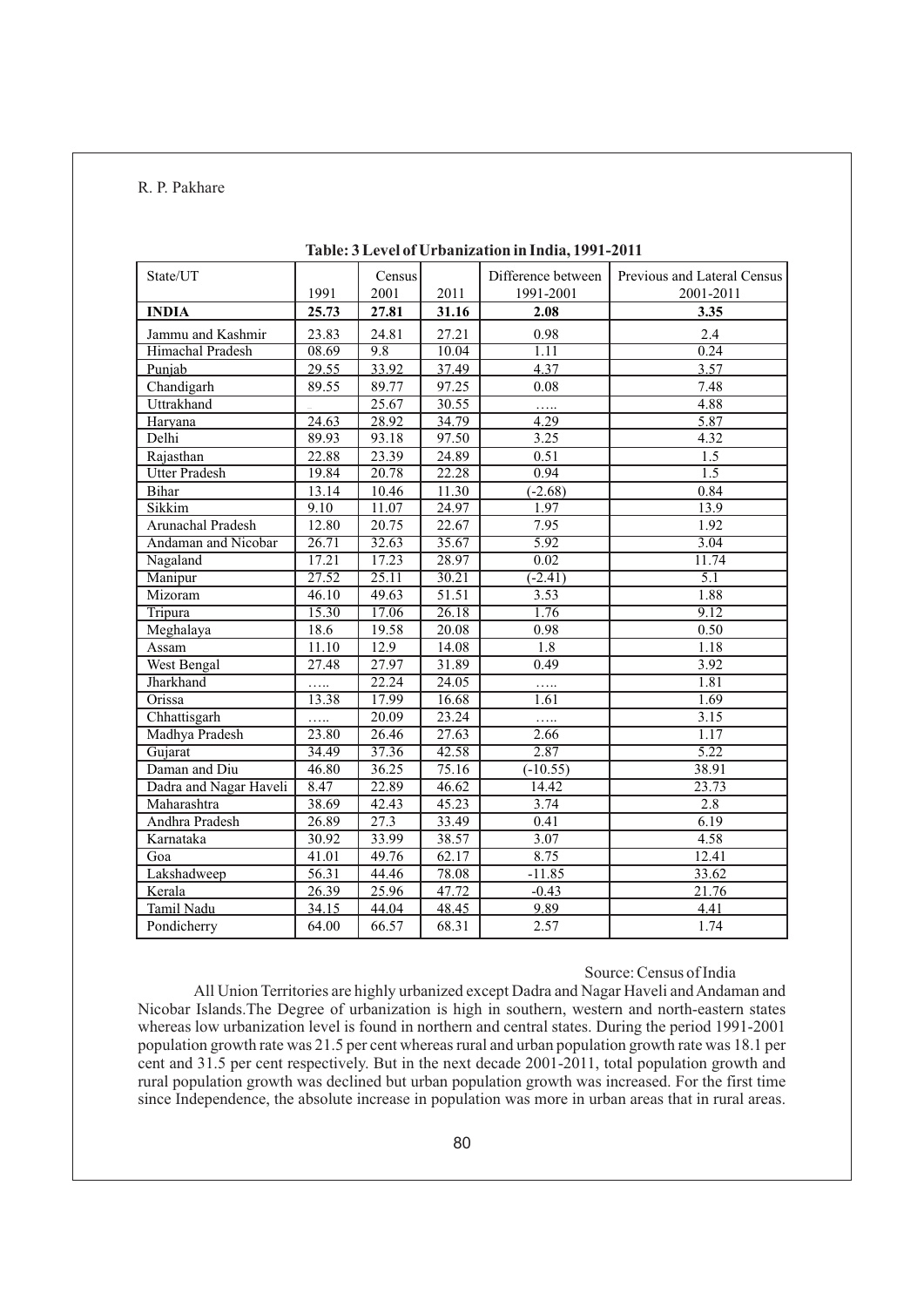The proportion of rural population declined from 72.19% to 68.84% and level of urbanization increased from 27.81% in 2001 Census to 31.16% in 2011 Census. The regional variations in the distribution of urban population are significant. Alarge proportion of urban population is concentrated in the urbanized states, namely, Maharashtra, Gujarat, Tamil Nadu, Karnataka Punjab, Haryana, Andhra Pradesh and West Bengal. According to 2011, Goa emerges as the most urbanized state in the country with 62.17% of its population within the urban frame. However, Nation capital Delhi has the highest urbanization among the states and union territories. Tamil Nadu has one of the most urbanized state comprising 48.45% urban population, followed by Maharashtra (45.23%), Gujarat (42.58%), Karnataka (38.57%), Punjab (37.49%), and Haryana (34.79%).

The pattern of urban growth across states is significantly different from that of the levels of urbanization. The small northeastern states deserve special mention as they too have recorded high urban growth but unfortunately, was not reflected in their levels of economic development. The developed states attracted population in urban areas due to industrialization and infrastructural facilities but this was largely in and around large cities and industrial centers. Most of the developed states like Tamil Nadu, Punjab, Haryana, Maharashtra, Gujarat, Karnataka etc., have registered urban growth above the national average. The backward states, on the other hand, have experienced growth either below the national average or, at most, equal to that. In the post-independence period, the rate of growth of urban population in India has generally accelerated till 1981.The rates of urban population growth and urbanization have also shown a declining trend during 1981-91, 1991-2001 and 2001- 2011 period. Another features of Indian urbanization is that there has been a continuous concentration of population in mega cities and decline in medium and small towns and cities because of that class I cities with population of 100,000 or more has gone up and the share of class I cities in urbanization has increased. On the contrary the concentration of population in medium and small towns either fluctuated or declined. It is major cause for urban imbalance and inequality in the distribution of urban population. Since 1961 onward there has been steep rise in the urban population and urbanization ratio so as to reach its highest point during 1971 (24.80 per cent) and 1981(24.66 per cent) census. This was the peak point in the urban growth of the country during the 20th century and beginning of  $21<sup>st</sup>$  century. During 1901 to 1931 urban growth was less due to famines, epidemics and high mortality. The period between 1931 and 1961, census 1931 has great importance in the history of urban growth in the country, during this period rapid urban population growth takes place. At the time of 1961 it was the just beginning period of planned development in the country with Five Year Plan which helps to the establishment of big industries. This situation provided ideal base for urban development. After 1961, 1971 and 1981 recorded highest growth in urbanization with the help of economic development.The level of urbanization in India, explained with the percentage of urban population to the total population. It has been very low and reflects the agrarian and predominantly rural character of the Indian population. The process of urbanization in India shows a sharp spatio-temporal variation. The states with higher industrial and economic developments are also the regions of higher urbanization. The states namely, Maharashtra, Gujarat, Tamil Nadu and Karnataka are the examples of this experience. All the southern states, along with Punjab, Haryana, Gujarat, Maharashtra and West Bengal, have higher urbanization levels than the national average, but small states like Goa continue to top the list among states (62% urban), followed by Mizoram (51.5%). Among the major states, Tamil Nadu continues to be ahead of the others, with levels of urbanization at 48.4% in 2011. The state Himachal Pradesh at the bottom with a 10% level of urbanization, followed by Bihar (11.3%), Assam (14%) and Orissa (16.6%). Other states like Uttar Pradesh, Rajasthan, Madhya Pradesh, Chhattisgarh and Jharkhand also continue to have lower levels of urbanization than the national average. Although the reversal in the declining trend in urban population growth rate at the national level is a major feature revealed by the 2011 Census, there are only 15 states and union territories which show an in-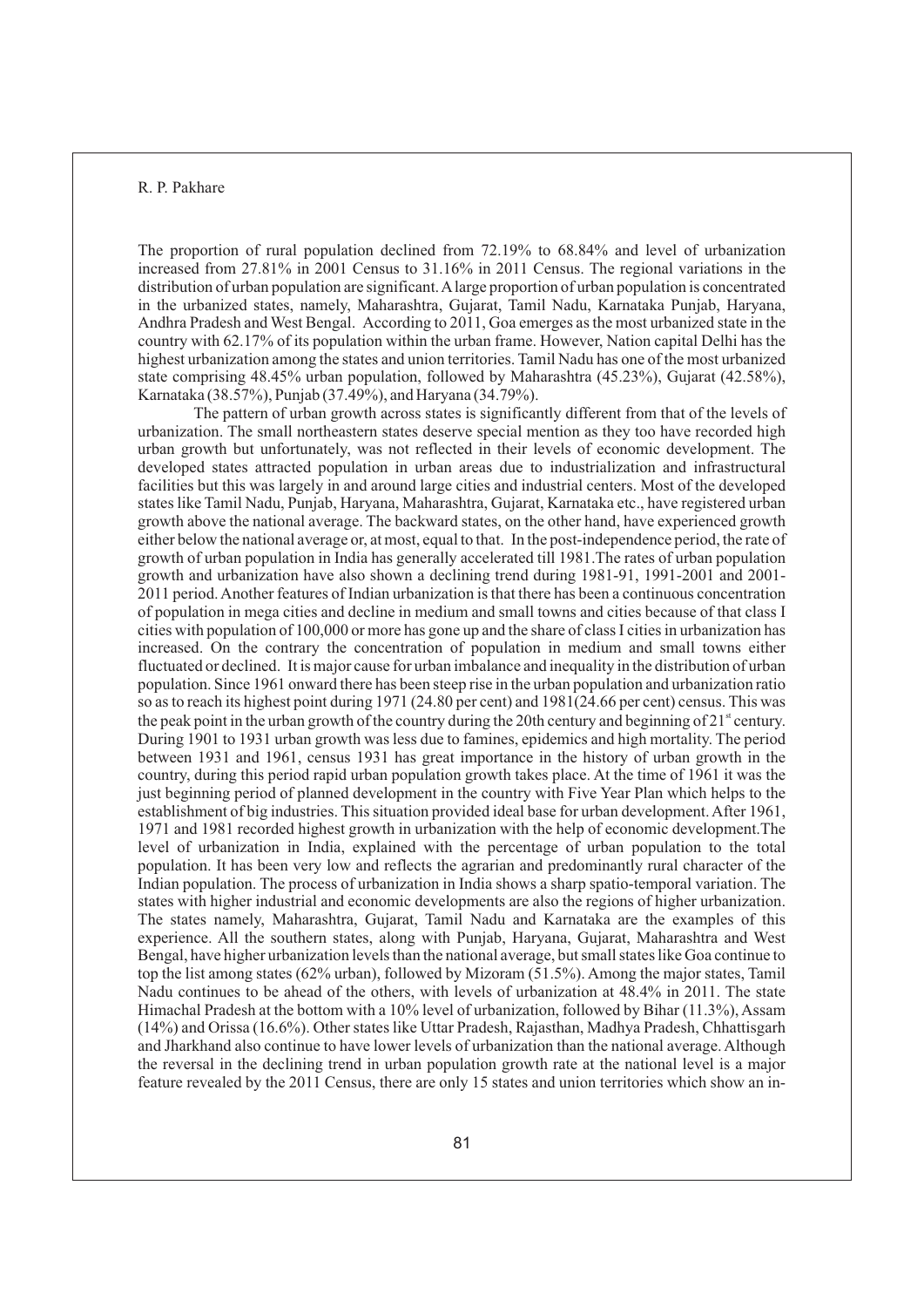creased urban population growth rate during 2001-2011 compared to 1991-2001. Maharashtra was the most urbanized state in India till 1991, but stood behind Tamil Nadu in 2001, with the urban-total state population ratio. However, Maharashtra's urban population of 41 million, far exceeds that of Tamil Nadu which is at 27 million, as per the 2001 census. At present Delhi has the highest level of urbanization with 97.5% of its population live in urban areas. Chandigarh is not far behind as its 97.25% reside in urban part of this Union Territory of North India. Again in North India, Himachal Pradesh, hill state, has the least urbanization with about 10% of its people live in urban towns/cities. Urbanization during the last decade was more in Southern India as all its major states had quantum jump in share of urban population, namely Kerala, Andhra Pradesh, Karnataka, etc., **Conclusion:**

Urbanization is a worldwide process and closely related to industrialization, economic development and migration from rural to urban areas. India has a long history since from Indus valley culture. The designing and implementation of five years plans became helpful to improve the urban condition and urban growth in India. In the urban history of India, specific periods are associated with particular theme for example epidemics, planning, high urban growth etc. The urban population growth during 1901-1931 is negligible remained about 11 per cent to 12 per cent but after 1971 to 2011 the growth increased about 3 to 5 per cent. In the history of urbanization in India, during 1911-1921 the country records negative growth in total population for the same period absolute and per cent of urban population growth is positive. After 1981-1991 the decadal population growth in total population continuously decreased but decadal change in per cent of urban population is fluctuated. The states, namely Maharashtra, Tamil Nadu, Gujarat, Karnataka, Andhra Pradesh, Mizoram, Goa etc., always remained highly urbanized states in India. It is found that generally southern Indian states are more urbanized than northern and eastern states within the country. The decadal state level data of urbanization shows that uneven tends of urbanization. However, as per earlier mentioned, some states always remain with high level of urbanization than nation's average level of urbanization. **References:** 

- **1. Batra, L. (2009):** "A Review of Urbanization and Urban Policy in Post-independent India",WORKING PAPER SERIES, Centre for the Study of Law and Governance Jawaharlal Nehru University, New Delhi.
- **2. Bhagat, R. B. (2011):** "Emerging Pattern of Urbanization in India",Economic & Political Weekly, Vol.XlVI No. 34Pp, 10-12.
- **3. Census of India, (1992):** Series-1, Paper 2 of 1992- Final Population Totals Brief Analysis Primary Census Abstracts. P.114
- **4. Chadchan, J., ShankarR. (2012):** "An Analysis of Urban Growth Trends in the Post economic Reforms Period in India", International Journal of Sustainable Built Environment, 1 Pp. 36-49.
- **5. Census of India, (2011):** Press Release, Rural Urban distribution of Population (Provisional)
- **6. Das, D. (2012):** "The Growing Rural-Urban Disparity in India: Some Issues", International Journal of Advancements in Research & Technology, Volume 1, Issue 5, and Pp.1-7.
- **7. Datta, P. (2006):** "Urbanization in India", Regional and Sub-Regional Population Dynamic Population Process in Urban Areas, European Population Conference, 21-24 June, Pp.1-16.
- **8. Indian stats:** Million plus cities in India as per Census 2011, Press Bureau, Govt. of India.
- **9.** India's Urban Demographic Transition, the 2011 Census Results (Provisional), Pp.1-11.
- **10. Jaysawal, N., Saha S. (2014):** "Urbanization in India: An Impact Assessment", International Journal of Applied Sociology,Vol. 4 Issue, 2 Pp. 60-65